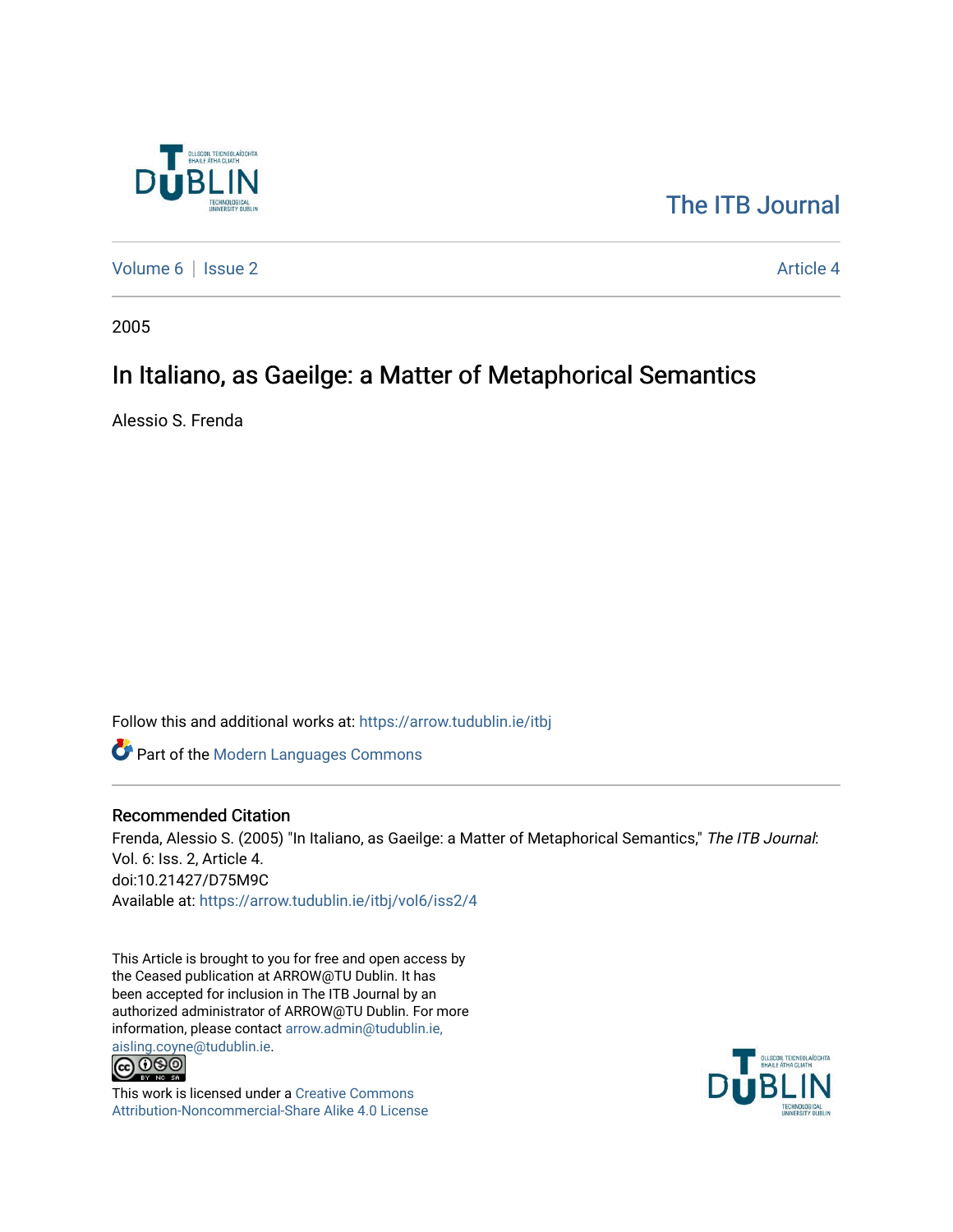## *In italiano***,** *as Gaeilge***: A MATTER of metaphorical semantics**

### Alessio S. Frenda Trinity College Dublin

### **Abstract**

*In the present article the linguistic expression of MATTER will be considered with regards to (a) the prepositions involved and (b) the basic spatial meanings (BSMs) of such prepositions. The analysis will concentrate on Italian and Irish. The motivations for the choice of the preposition(s) will be sought after in the theoretical frame provided by Lakoff's metaphorical semantics. In other words, we shall assume that the MATTER sense is a motivated extension of the spatial senses that primarily expressed by those prepositions. According to the abovementioned framework, a preposition is chosen to express MATTER when there is a metaphorically (i.e., analogically) motivated link between its BSM and the MATTER sense. A sense extension of MATTER (that is, a further sense extension of the BSMs via MATTER) shall be then examined, which – in a way consistent with another widespread metaphor – justifies the employ of MATTER to express linguistic medium.*

#### **Abbreviations:**

| AUT        | autonomous            | OBJ          | object pronoun                  |
|------------|-----------------------|--------------|---------------------------------|
| BSM        | basic spatial meaning | <b>OBL</b>   | oblique pronoun                 |
| COP        | copula                | <b>PASSV</b> | passive                         |
| DET        | determiner            | <b>PERF</b>  | perfect                         |
| Eng.       | English               | PL           | plural                          |
| <b>FEM</b> | feminine              | POSS         | possessive                      |
| IMP        | imperative            | <b>PP</b>    | prepositional phrase            |
| INF        | infinitive            |              | PPSTPTC passive past participle |
| Ir.        | Irish                 | SG           | singular                        |
| It.        | Italian               | <b>SUBI</b>  | subject pronoun                 |
| lm         | landmark              | tr           | trajector                       |
| <b>MSC</b> | masculine             | <b>VN</b>    | verbal noun                     |

## *1 Introduction*

As has been outlined in Frenda 2005b, in this journal, section 2, "metaphorical semantics" is what Lakoff (1993) calls an approach to linguistics based on the explanatory power of metaphor used as an interpretive tool. Such tool Lakoff had been sharpening and defining in a great deal of studies, culminating with Lakoff (1987) and the illuminating case studies contained therein. In particular, his analysis of the English preposition *over* and its extensive polysemy (ibid.: 416–61) was a model of primary importance for my own comparative analysis of Irish and Italian prepositions and metaphoric sense extensions thereof (Frenda, 2005a).

In the present article a brief presentation will be given of the means employed by Irish and Italian to express the MATTER relations, drawing on the material presented in Frenda (2005a).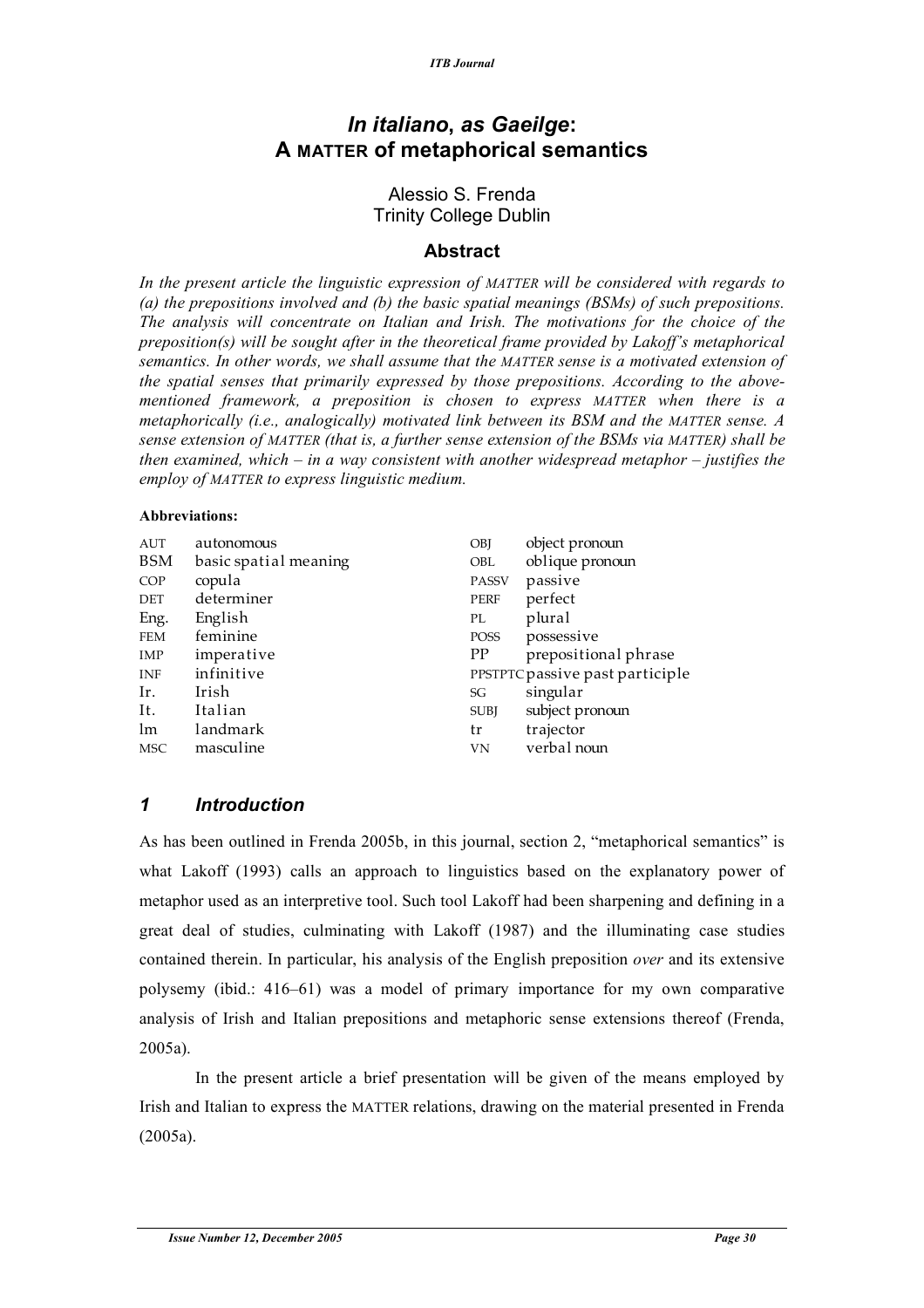### *2 A characterization of MATTER as a sense extension*

The MATTER relation is a linguistically expressed relation between figure and ground (or tr[ajector] and lm [landmark]: cf. Frenda 2005b: section 3 and footnote 2) whereby the latter designates the matter *of* which the former is made. In English, a way of expressing such relation is the preposition *of*, but other ways also exist, e.g. denominal adjectives or nouns used in apposition, as examples (1–3) respectively illustrate:

- (1) This ring is made *of gold*.
- (2) A *golden* watch was found yesterday.
- (3) He grasped the *brass* knob and opened the door.

We will be concerned here with just the first kind of MATTER expressions, those realized by means of a prepositional phrase.

According to the premises of Lakoff's (1993) metaphorical semantics, as has been recalled in Frenda 2005b, section 2, metaphorical mappings are responsible for the sense extensions linking the interrelated meanings of polysemous items. In our case, metaphorical mapping provides a motivation for quite different conceptual relations to be expressed by one and the same preposition, as Lakoff (1993:27) illustrates with the two meanings of *through* (a spatial and a "social" one, respectively) in *I drove through the tunnel* and *I got my job through my uncle*.

It has also been observed (Lakoff and Johnson, 1980:59; Talmy, 2000a:179; Sweetser, 1990:18, 27ff. and passim; Zelinsky-Wibbelt, 1993a:4) that where sense extensions occur by means of metaphor, they normally go from concrete to abstract rather than the other way round, and that space is the most basic and concrete domain, upon which other kinds of less concrete relations may be modelled by means of metaphorical mapping. Lakoff and Johnson (1980:56) claim that simple spatial concepts, like UP, are more likely than others to be grasped directly (i.e. without resorting to metaphorical ways of understanding) because they come from daily, physical experience, and can therefore provide the basis upon which more or less abstract sense extensions can be built, while Levinson (2003:xvii) states that

[s]patial cognition is at the heart of our thinking. It has long been noted that spatial thinking provides us with analogies and tools for understanding other domains, as shown by the efficacy of diagrams, the pervasive spatial metaphors of everyday language, the evocativeness of place in memory … Spatial cognition probably plays this central role because it seems to be the evolutionarily earliest domain of systematic cross-modal cognition: any animal needs to relate what its eyes, ears and limbs tell it about the immediate structure of the world around it. (Levinson, 2003:xvii)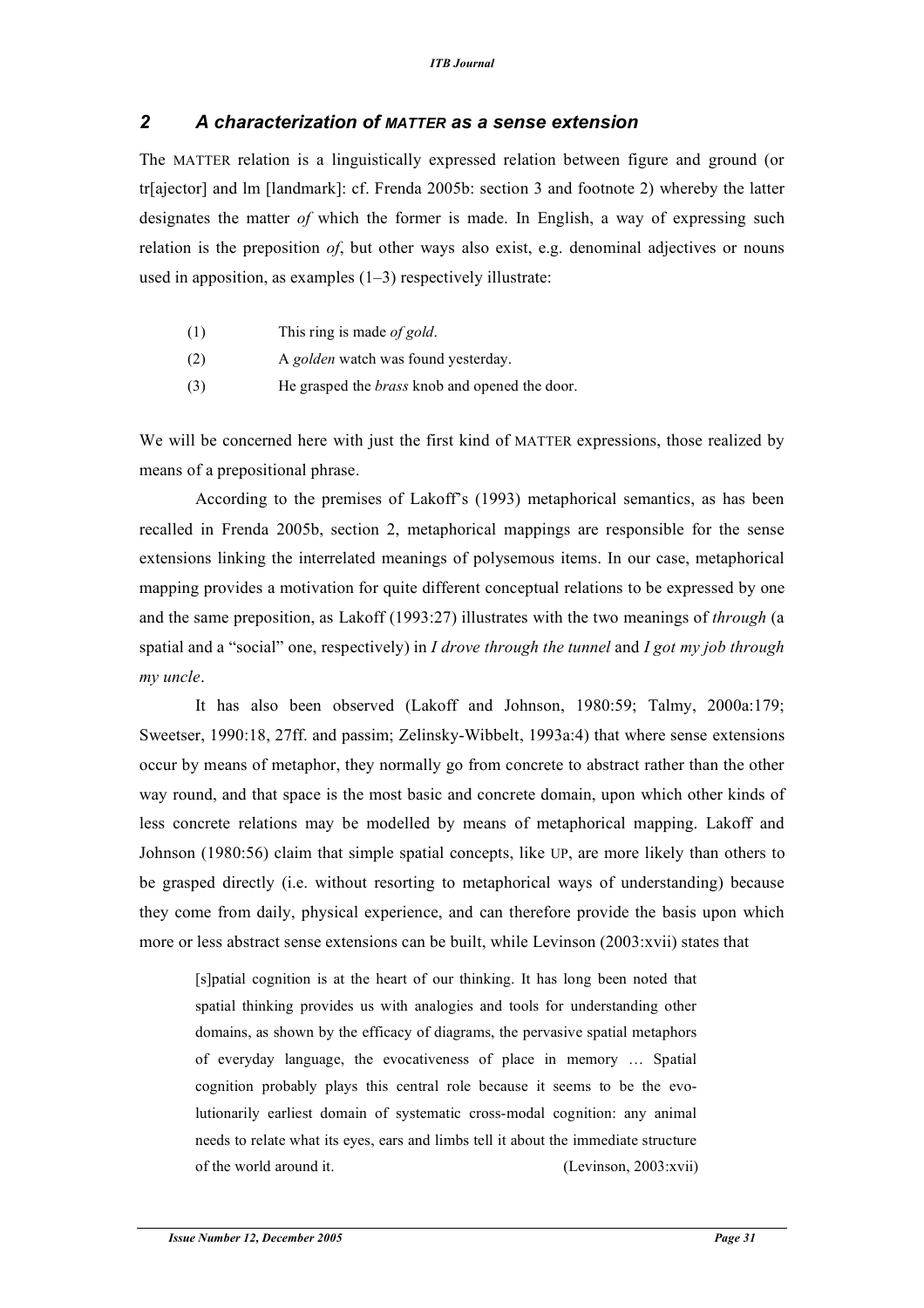Therefore, where prepositions have a spatial meaning among other, non-spatial ones, we shall accordingly assume that the latter are related to the former in a way that is motivated by the occurrence of metaphorical sense extensions.

#### *3 MATTER in Irish and Italian*

#### **3.0 outline**

In the next two sections we shall examine how Irish and Italian express the concept of MATTER. In particular, we shall focus on both (a) what BSMs MATTER is a sense extension of in each language and (b) what prepositions are involved in its expressions. In order to do so, each section will have the following structure: first, a few examples will be presented of MATTER expressions (the examples will be sorted out according to the preposition employed). Then, each preposition will be considered in respect of what BSM(s) it corresponds to.

Our examples are drawn from the Irish and Italian corpora of Frenda (2005a: Appendices B and C). The methodology and sources employed for the purposes of their setting up are explained in Frenda (2005a:28–32).

#### **3.1 irish**

Irish has two prepositions at its disposal to express MATTER: *de* and *as*, as shown in example (4) and (5) below, respectively:

| (4) | A.          | tá                                                               | sé |                          | déanta                    |             | de     | phrás |  |
|-----|-------------|------------------------------------------------------------------|----|--------------------------|---------------------------|-------------|--------|-------|--|
|     |             | be                                                               |    |                          | SUBJ:3SG.MSC make.PPSTPTC |             | out of | brass |  |
|     |             | 'it is made of brass'                                            |    |                          |                           |             |        |       |  |
|     |             | (Christian Brothers, 2004:135)                                   |    |                          |                           |             |        |       |  |
|     | В.          | rinneadh                                                         |    | gual                     | dem                       |             | chroí  |       |  |
|     |             | make.PAST.AUT charcoal out of.POSS:1SG                           |    |                          |                           |             | heart  |       |  |
|     |             | 'my heart was seared' (lit. 'charcoal was made out of my heart') |    |                          |                           |             |        |       |  |
|     |             | (Ó Cíosóig, 1997:8)                                              |    |                          |                           |             |        |       |  |
| (5) | $A_{\cdot}$ | Rud                                                              |    | a dhéanamh               |                           | <i>as</i>   | cré    |       |  |
|     |             | thing                                                            | to | make.VN                  |                           | out of      | clay   |       |  |
|     |             | 'To make something from clay'                                    |    |                          |                           |             |        |       |  |
|     |             | $(O$ Dónaill, 1977: s.v. $as)$                                   |    |                          |                           |             |        |       |  |
|     | В.          | abair                                                            |    | as                       | Gaeilge é                 |             |        |       |  |
|     |             |                                                                  |    | say.IMP.2SG out of Irish |                           | OBJ:3SG.MSC |        |       |  |
|     |             | 'Say it in Irish'                                                |    |                          |                           |             |        |       |  |
|     |             | (Christian Brothers, 2004:136)                                   |    |                          |                           |             |        |       |  |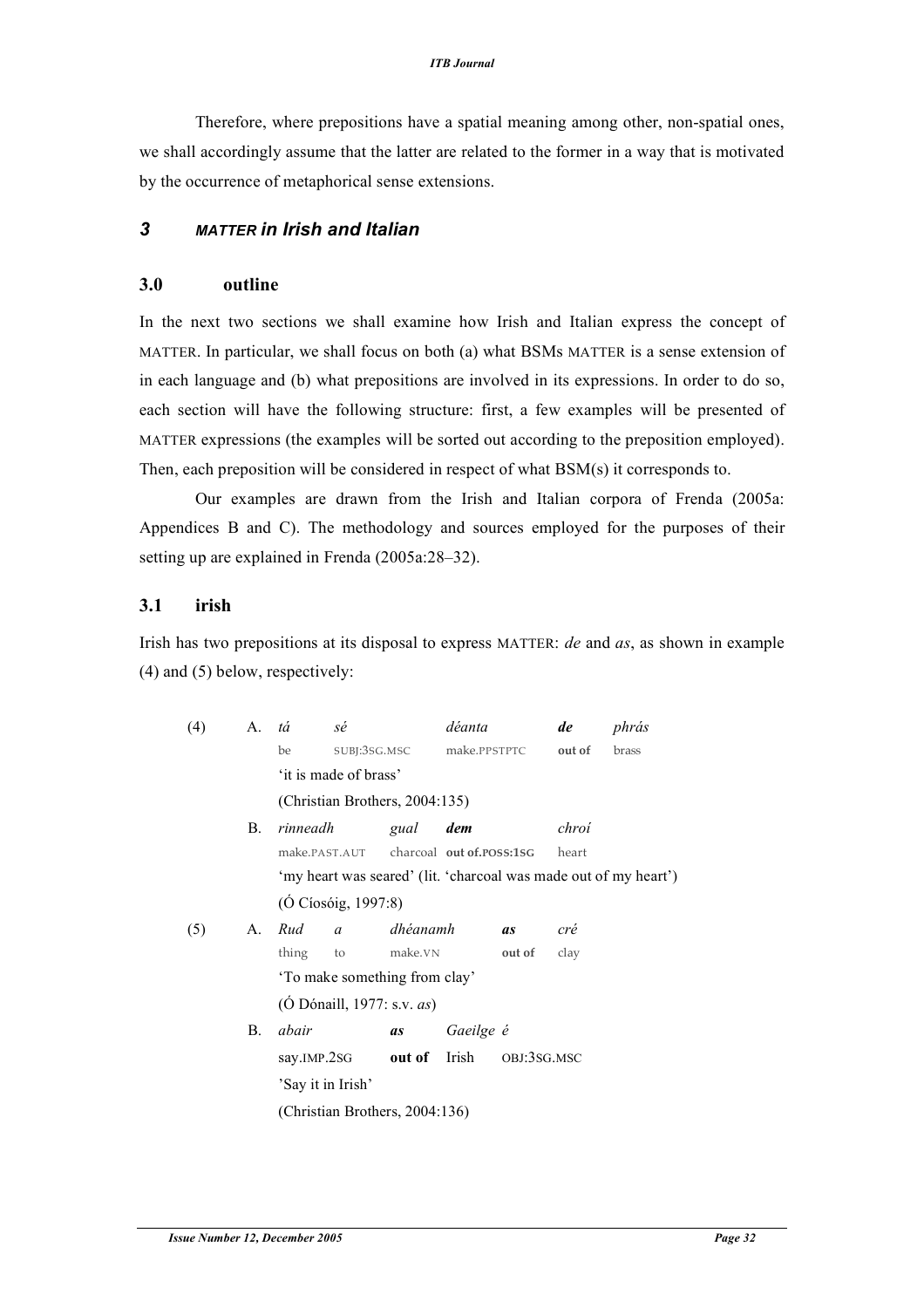#### *ITB Journal*

Whereas both (4) and (5.A) make sense as physical descriptions,  $^{29}$  (5.B) does not. That is, no physical image is evoked by (5.B) in that no object and no material appear as the tr and lm respectively. Here, the MATTER relation is extended to express LINGUISTIC MEDIUM, according to Reddy's (1979) CONDUIT METAPHOR, which views communication as the process of packing objects (i.e., messages) into apt containers (i.e., linguistic expressions) and sending them to the receiver, who is in charge of unpacking (i.e., decoding) them. It is the CONDUIT METAPHOR, as Reddy argues, that motivates expressions such as *Try to put more meaning into fewer words* and many others, of which he gives an ample repertoire. Since – according to this metaphor – messages are objects, and the same message can assume different realizations if expressed in different languages, then languages can be thought of as the different materials that a message can be made of, so that it might retain the same function, but look (or sound) different. Therefore, LANGUAGE IS THE MATTER MESSAGES ARE MADE OF is a perfectly well motivated rider of the CONDUIT METAPHOR (Frenda, 2005:138).

Both *de* and *as* express the BSM OFF/FROM/OUT OF, that is one that can be characterized – following Talmy's (2000b:55) "Ground's Conformations" and Dirven's (1993:73f.) classification of English preposition – as basically expressing *separation* (also cf. Frenda, 2005a:107–8), as the English glosses and translations also show. A few examples of their spatial usages are given in (6) and (7) below:

| (6) | A. | Tóg                     |                        | den                           | chathaoir  |         | é           |
|-----|----|-------------------------|------------------------|-------------------------------|------------|---------|-------------|
|     |    | lift.IMP.2SG            |                        | off.DET                       | chair      |         | OBJ:3SG.MSC |
|     |    | 'Lift it off the chair' |                        |                               |            |         |             |
|     |    |                         | (Mac Congáil, 2004:70) |                               |            |         |             |
|     | В. |                         |                        | ribe d' fhéasóg an            |            | fhir    |             |
|     |    | hair                    | from                   | beard                         | <b>DET</b> | man.GEN |             |
|     |    |                         |                        | 'a hair from the man's beard' |            |         |             |
|     |    |                         | (Mac Congáil, 2004:69) |                               |            |         |             |
| (7) | A. | <i>as</i>               | $\alpha$               |                               | teach      |         |             |
|     |    | out of                  | POSS:3SG.FEM           |                               | house      |         |             |
|     |    |                         | 'out of her house'     |                               |            |         |             |
|     |    | (Mac Congáil, 2004:67)  |                        |                               |            |         |             |

l

 $^{29}$  It does not matter, here, that the image described by 4.B has no factual reference to the current state of affairs within which it is uttered, since it is an Irish idiomatic set expression meant to evoke the emotional sphere. Of course, this set expression too is analyzable and explicable in terms of metaphorical semantics.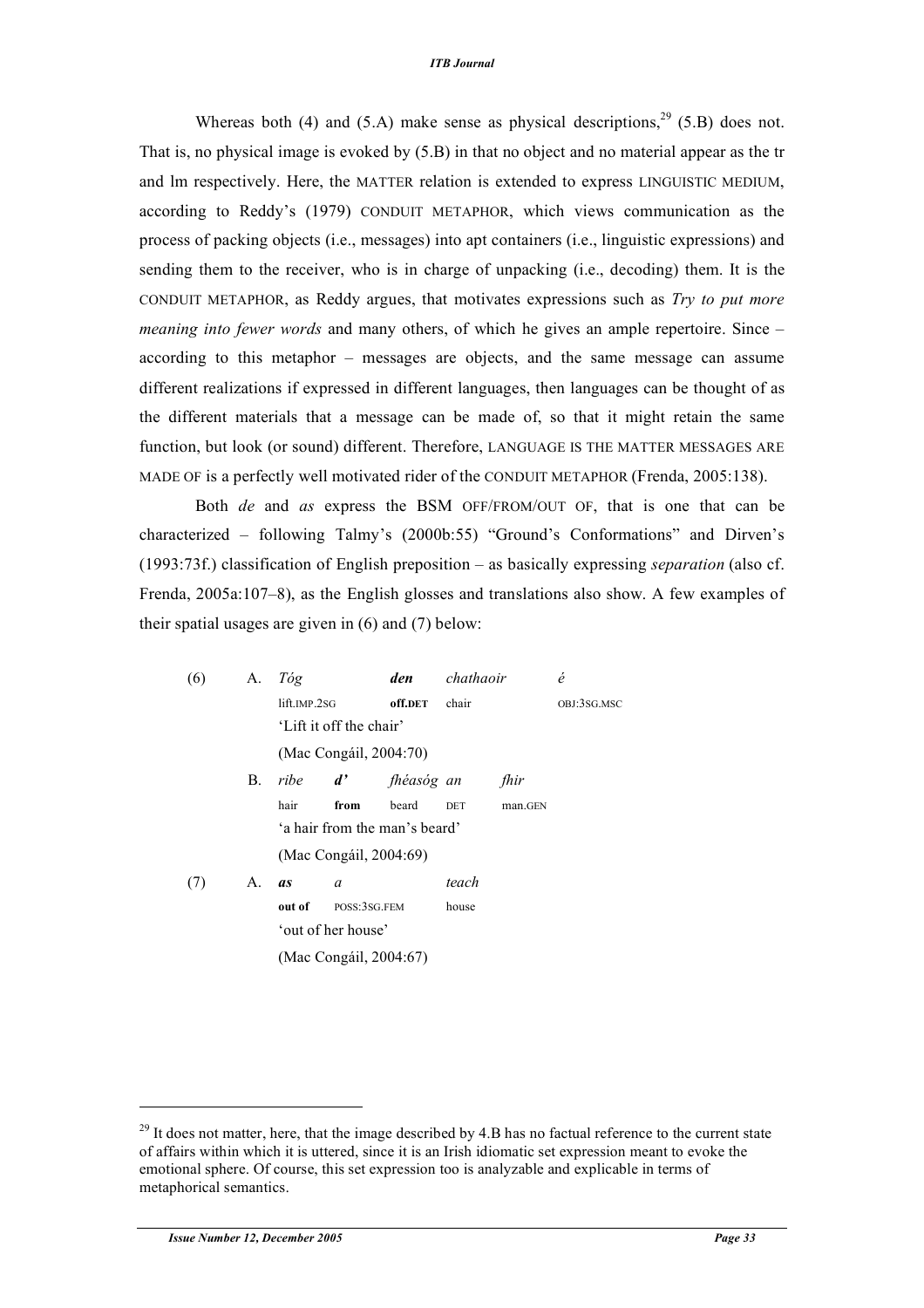B. *Tóg as seo é* take.IMP.2SG **from** here OBJ:3SG.MSC 'Take it away from here' (Christian Brothers, 2004:136)

As can be seen, *de* seems to focus on the OFF and FROM aspects of the BSM, i.e., respectively, separation as loss of contact (OFF) and origin (FROM); *as*, on the other hand, focuses on the OUT OF and FROM aspects, where OUT OF emphasizes the enclosure-like conformation of the origin (lm).

### **3.2 italian**

Two prepositions are available for the purpose of expressing MATTER relations in Italian too, but two distinct BSMs are involved. The two prepositions, as can be seen in examples (8) and (9), are *di* and *in*:

| (8) | A.             | $\iota$ <i>un</i>                                          | palazzo di          |                 | metallo   |                                                 | con        | una | sfera  |  |  |  |
|-----|----------------|------------------------------------------------------------|---------------------|-----------------|-----------|-------------------------------------------------|------------|-----|--------|--|--|--|
|     |                | one                                                        | building            | of              | metal     |                                                 | with       | one | sphere |  |  |  |
|     |                | di                                                         | vetro               |                 |           |                                                 |            |     |        |  |  |  |
|     |                | of                                                         | glass               |                 |           |                                                 |            |     |        |  |  |  |
|     |                |                                                            |                     |                 |           | 'a building made of metal, with a glass sphere' |            |     |        |  |  |  |
|     |                | (Calvino, 1992:381)                                        |                     |                 |           |                                                 |            |     |        |  |  |  |
|     | <b>B.</b>      | rocce                                                      | di                  | basalto         |           |                                                 |            |     |        |  |  |  |
|     |                | rocks                                                      | of                  | basalt          |           |                                                 |            |     |        |  |  |  |
|     |                | 'rocks of basalt'                                          |                     |                 |           |                                                 |            |     |        |  |  |  |
|     |                |                                                            | (Calvino, 1992:394) |                 |           |                                                 |            |     |        |  |  |  |
| (9) | А.             | rilegature                                                 |                     | in              | pergamena |                                                 |            |     |        |  |  |  |
|     |                | bindings                                                   |                     | in              | parchment |                                                 |            |     |        |  |  |  |
|     |                | 'parchment bindings'                                       |                     |                 |           |                                                 |            |     |        |  |  |  |
|     |                | (Calvino, 1992:394)                                        |                     |                 |           |                                                 |            |     |        |  |  |  |
|     | В.             | [frac]                                                     |                     | segnati         |           | in                                              | inchiostri |     | di     |  |  |  |
|     |                | [routes]                                                   |                     | draw.PPSTPTC.PL |           | in                                              | inks       |     | of     |  |  |  |
|     |                | diverso colore                                             |                     |                 |           |                                                 |            |     |        |  |  |  |
|     |                | different colour                                           |                     |                 |           |                                                 |            |     |        |  |  |  |
|     |                | '[routes] drawn [on a map] by means of many-coloured inks' |                     |                 |           |                                                 |            |     |        |  |  |  |
|     |                | (Calvino, 1992:434)                                        |                     |                 |           |                                                 |            |     |        |  |  |  |
|     | $\mathbf{C}$ . | dimmelo                                                    |                     |                 | in        | inglese                                         |            |     |        |  |  |  |
|     |                | say.INF-OBL:1SG-OBJ:3SG.MSC                                |                     |                 | in        | English                                         |            |     |        |  |  |  |
|     |                | 'tell me in English'                                       |                     |                 |           |                                                 |            |     |        |  |  |  |
|     |                | (DII:1921, s.v. in)                                        |                     |                 |           |                                                 |            |     |        |  |  |  |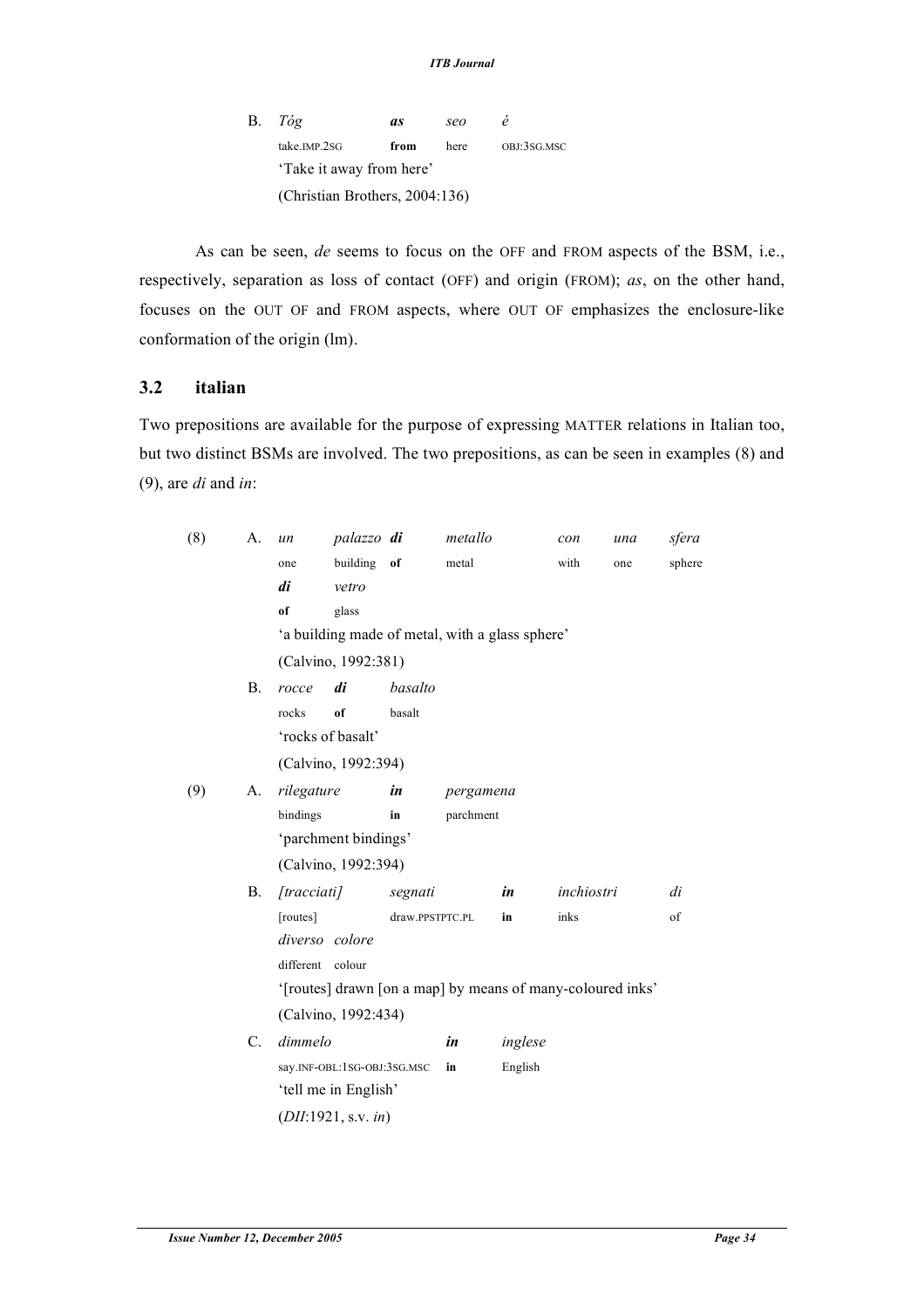#### *ITB Journal*

Before moving on to examine the BSMs of the two Italian prepositions, we would like to point out examples (9.B, C). (9.B) is peculiar in that the preposition *in* (as the English translation would also suggest) is used in a sense that can be considered something in between MATTER proper and MEANS: inks, pencils and such – as opposed, for instance, to brushes – are *used up* as they are employed. Therefore, whereas a brush can be considered as a mere instrument, inks and such are both the means and the matter. In Italian, only the latter kind of MEANS (or MATTER/MEANS) may be expressed by the preposition *in*, as the unacceptability of (9.B′) below shows:

| (9) | $B'$ . | * <i>[tracciati]</i>                                             | segnati<br>in   |    | pennelli di    |    | diversa   |  |  |  |
|-----|--------|------------------------------------------------------------------|-----------------|----|----------------|----|-----------|--|--|--|
|     |        | [routes]                                                         | draw.PPSTPTC.PL | in | <b>brushes</b> | of | different |  |  |  |
|     |        | grandezza                                                        |                 |    |                |    |           |  |  |  |
|     |        | size                                                             |                 |    |                |    |           |  |  |  |
|     |        | '[routes] drawn [on a map] by means of brush of different sizes' |                 |    |                |    |           |  |  |  |
|     |        | (Frenda, 2005:60)                                                |                 |    |                |    |           |  |  |  |

A correct alternative would be a PP governed by *con* 'with' (*con pennelli di diversa grandezza*) (Frenda, 2005:60).

As to (9.C), the same observations hold as we have already stated in 3.1 about example (5.B), i.e., an expression of MATTER is being employed to specify LINGUISTIC MEDIUM according to the CONDUIT METAPHOR (notice that the preposition *in* is also employed in English for the same purpose).

Two very different BSMs are conveyed by *di* and *in*: referring back (Frenda 2005b**,** Figure I), they are OFF/FROM/OUT OF and IN(TO) respectively. We have already been considering the former in 3.1, and it was observed that its BSM is SEPARATION. Deferring for a moment the discussion relative to It. *in*, we shall see a few examples concerning the spatial use of *di*:

| (10) | A. | Andiamo                                         |      | di    | città | in            | città                    |  |
|------|----|-------------------------------------------------|------|-------|-------|---------------|--------------------------|--|
|      |    | $g_0$ . 1PL                                     |      | from  | town  | to            | town                     |  |
|      |    | 'We go from town to town'                       |      |       |       |               |                          |  |
|      |    | (Sensini, 1988:210)                             |      |       |       |               |                          |  |
|      | B. | ll                                              | più  | bravo | della |               | squadra è stato premiato |  |
|      |    | DET                                             | more | good  |       | from.DET team | award. PERF.PASSV.3SG    |  |
|      |    | 'The best member of the team was given a prize' |      |       |       |               |                          |  |
|      |    | (Sensini, 1988:209)                             |      |       |       |               |                          |  |

Whereas in (10.A) *di* expresses SEPARATION proper, in (10.B) a very close extension of SEPARATION is expressed, which still falls within the spatial domain and is commonly termed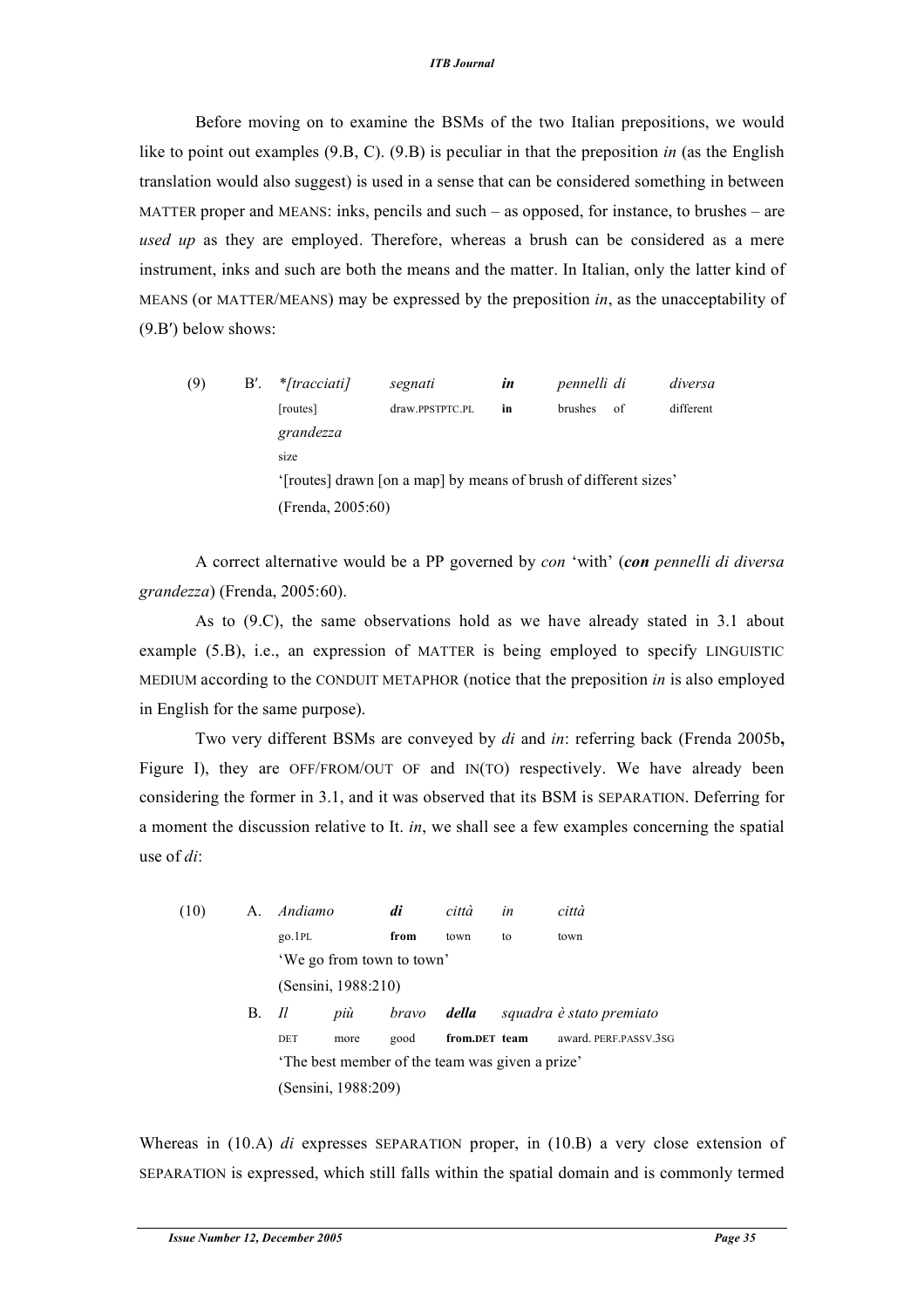PARTITIVE. The link between SEPARATION and PARTITIVE was indicated in Frenda (2005a:121f.) in the act of singling/carving out *x* (tr) from *X* (lm), an act that may consist in either a physical separation of the formerly undivided whole (as in *Have a piece of cake!*) or the psychological process of concentrating one's attention on *x* as *separate*, distinct from  $X$ <sup>30</sup>

As regards IN(TO), Talmy (2000b:55) and Dirven (1993:73f.) categorize it as a *basic* spatial relation. In Frenda (2005:37), IN(TO) was described as evoking a lm which has certain boundaries within which tr is located (static) or ends up being located after a movement (dynamic) – cf. *Your toys are in the box* vs. *Put your toys in(to) the box*. In other word, the BSM may be dubbed as one of static or dynamic INCLUSION. Examples (11.A, B) will illustrate the static and dynamic aspect respectively:

(11) A. *fare il bagno nella vasca di un giardino* do.INF DET bath **in.DET** pool of one garden 'take a bath in a garden pool' (Calvino, 1992:364) B. *devi entrare nelle scuderie* must.2SG enter.INF **into**.**DET** stables 'you must go into the stables' (Calvino, 1992:395)

#### **3.3 motivations for the sense extension**

Having seen by means of which prepositions the MATTER relation is expressed in Italian and Irish, and which BSMs are associated with such prepositions, we shall now look into the reasons why the BSMs OFF/FROM/OUT OF and IN(TO) associate with MATTER – in other words, what motivates the sense extensions of the two BSMs in question as ways of expressing the MATTER relationship between tr and lm.

**3.3.1 A** *matter* **of separation.** The sense extension of SEPARATION to express MATTER is cross-linguistically common: we have seen it in English, Irish and Italian. A discussion of this topic is found in Lakoff and Johnson (1980:72–5), where the metaphor THE OBJECT COMES **OUT OF** THE SUBSTANCE is taken into account together with its mirror-image counterpart THE

l

<sup>&</sup>lt;sup>30</sup> PARTITIVE singles element *x<sub>i</sub> out of* a set *X* comprised of elements  $x_1, x_2, ..., x_n$ , all interchangeable with  $x_i$  and with one another with respect to a common property (i.e., their belonging to  $X$ ). The PARTITIVE function can also be taken as extracting a portion *x* out of some mass *X*, where the size of the portion taken, as well as the precise region of *X* it is taken from, are not determined by *X*'s properties (cf. *a cup of tea*, *a spoonful of flour*) (Frenda, 2005a:122).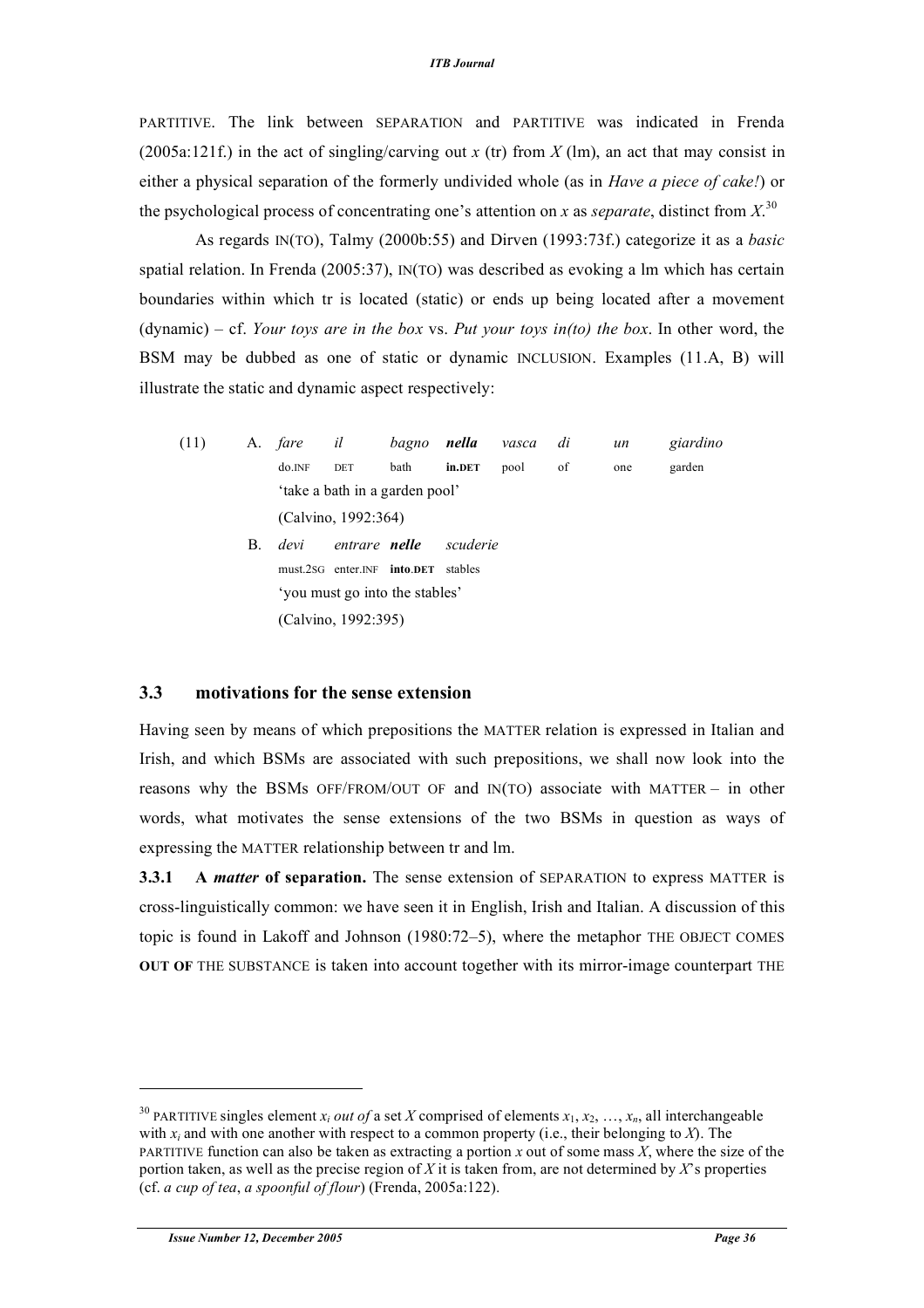SUBSTANCE GOES **INTO** THE OBJECT (which the authors illustrate with *I made a statue out of clay* and *I made the clay you gave me into a statue, respectively):*<sup>31</sup>

We conceptualize changes of this kind – from one state into another, having a new form and function – in terms of the metaphor THE OBJECT COMES OUT OF THE SUBSTANCE. This is why the expression *out of* is used in the above examples: … the statue is viewed as emerging out of the clay. … the substance clay is viewed as the CONTAINER (via the SUBSTANCE IS A CONTAINER metaphor) from which the object – namely, the statue – emerges .(Lakoff and Johnson, 1980:73)

**3.3.2 A** *matter* **of inclusion.** Whereas a handy and well-studied motivation was available – as we have just seen – for the SEPARATION  $\rightarrow$  MATTER sense extension, a motivation for the INCLUSION  $\rightarrow$  MATTER sense extension is not easily available. As noted in Frenda (2005:59), a similar English construction is used – as shown in (12) to mark INHERENT PROPERTY:

(12) This shirt is very nice. Does it come **in** red/**in** a larger size? (Frenda, 2005:59)

The PPs *in red/in a larger size* express qualities of the shirt that are inherent to it, that is, qualities that may not be altered. MATTER, too, is an inherent property, and it is possible to find it expressed by an *in-*PP in the same English construction with *come* (13):

(13) This jacket comes **in** both tweed and wool. (Frenda, 2005:59)

Having said that, it remains to be explained what motivates the association between the spatial sense of INCLUSION conveyed by the preposition *in* and the metaphorical sense of MATTER.<sup>32</sup> Further investigations, to consist in cross-linguistic comparison of a crosslinguistically wider range of material, will – we believe – prove of crucial importance to this goal.

l

<sup>31</sup> It is important not to take examples such as *make the clay into a statue* for instances of the sense extension  $IN(TO) \rightarrow MATTER$ . The difference between the two conceptual types is evident: whereas in the type *make the clay into a statue* the *in-*PP has the artefact NP as its object (*statue*), in the type we

<sup>&</sup>lt;sup>32</sup> It has been observed (Sheerin, 1996:146) that the instrumental sense of the preposition *in* was introduced into Latin (and, hence, into other European languages) as a result of heavy syntactic calques from Hebrew, which came with the first translations of the Bible (also cf. Collins, 1985:50; Palmer, 1954:188). In Biblical Hebrew (Waltke and O'Connor, 1990:196–9), the preposition *b* had the  $(2)$ spatial meaning of INCLUSION and was also employed to express instruments and "the material with which an act is performed", as in *He overlaid the floor of the temple* **with**  $\lceil 2 \rceil$ *boards* of *cypress* (1) Kgs 6:15) (ibid.: 197). Having said that, though, we have only shifted the problem back in time, the reason why Biblical Hebrew associates INCLUSION with MATTER/MEANS being left unexplained.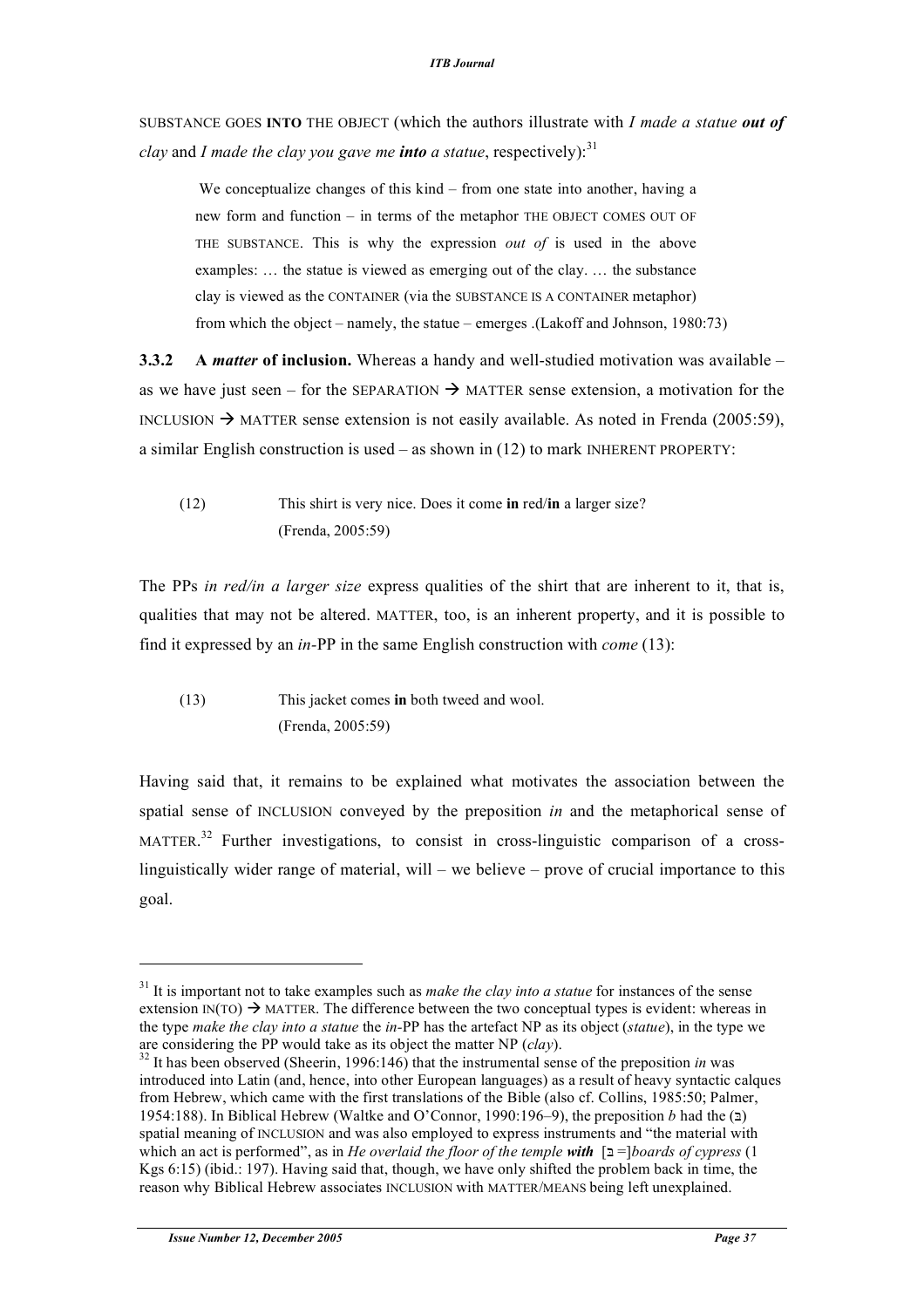#### *4 Conclusions*

Drawing upon the analyses carried out in Frenda (2005), we have gone through a brief survey of the prepositional expressions employed by Irish and Italian to express the relation of MATTER ("tr is made *of* lm, a tr *of* lm"), finding that two BSMs, roughly labelled SEPARATION and INCLUSION, were involved. It was observed, too, that whereas the former was common in both the languages, the latter was employed in Italian only. We have also seen that English, employed in the discussion and for the purpose of glossing the linguistic material, sided with Italian in employing both SEPARATION and INCLUSION for the expression of MATTER. To recap, three languages out of three commonly utilize SEPARATION for the purpose under debate, while INCLUSION is used by two out of three.

After giving a few examples of both the extended sense and the basic, spatial one, we set to look into what motivations there were for these two BSMs to develop a sense extension as a means of expressing MATTER. Whereas an explanation was easily found for one sense extension, i.e. SEPARATION  $\rightarrow$  MATTER, which had already been examined by Lakoff and Johnson (1980), we were not able to find any justification for the second sense extension, i.e., INCLUSION  $\rightarrow$  MATTER, and left the problem to further investigation.

However, we took the opportunity to look into a further sense extension of MATTER, i.e. LINGUISTIC MEDIUM, which was alluded to in the title of this article. Our purpose in doing so was to show the recursive nature of metaphorical sense extensions: the use of Ir. *as*, It. *in* to introduce the indication of linguistic code was *not* taken to stem directly from SEPARATION or INCLUSION, i.e., from a BSM, but rather to develop from a sense extension thereof, namely MATTER, via the well-known CONDUIT METAPHOR.

#### *References*

Calvino, I. (1992) *Romanzi e racconti II.* Milano: Mondadori

Christian Brothers – The Irish Christian Brothers (2004) *New Irish grammar*. Dublin: C J Fallon

- Collins, J. F. (1985) *A primer of Ecclesiastical Latin*. Washington, D. C.: The Catholic University of America Press
- *DII: Dizionario inglese italiano, italiano inglese* (2001) [Torino]: Paravia e Oxford University Press
- Dirven, R. (1993) Dividing up physical and mental space into conceptual categories by means of English prepositions. In Zelinsky-Wibbelt (ed.): 73–97
- Frenda, A. S. (2005a) *Metaphor and space: A cognitive-based analysis of Irish and Italian prepositions*. Unpublished MPhil dissertation. Trinity College Dublin
- Frenda, A. S. (2005b) *Cross-linguist comparisons: A case study involving Irish and Italian prepositions. ITB Journal Issue 12 - Dec 2005. Available for download from:* http://www.itb.ie/site/researchinnovation/itbjournal.htm